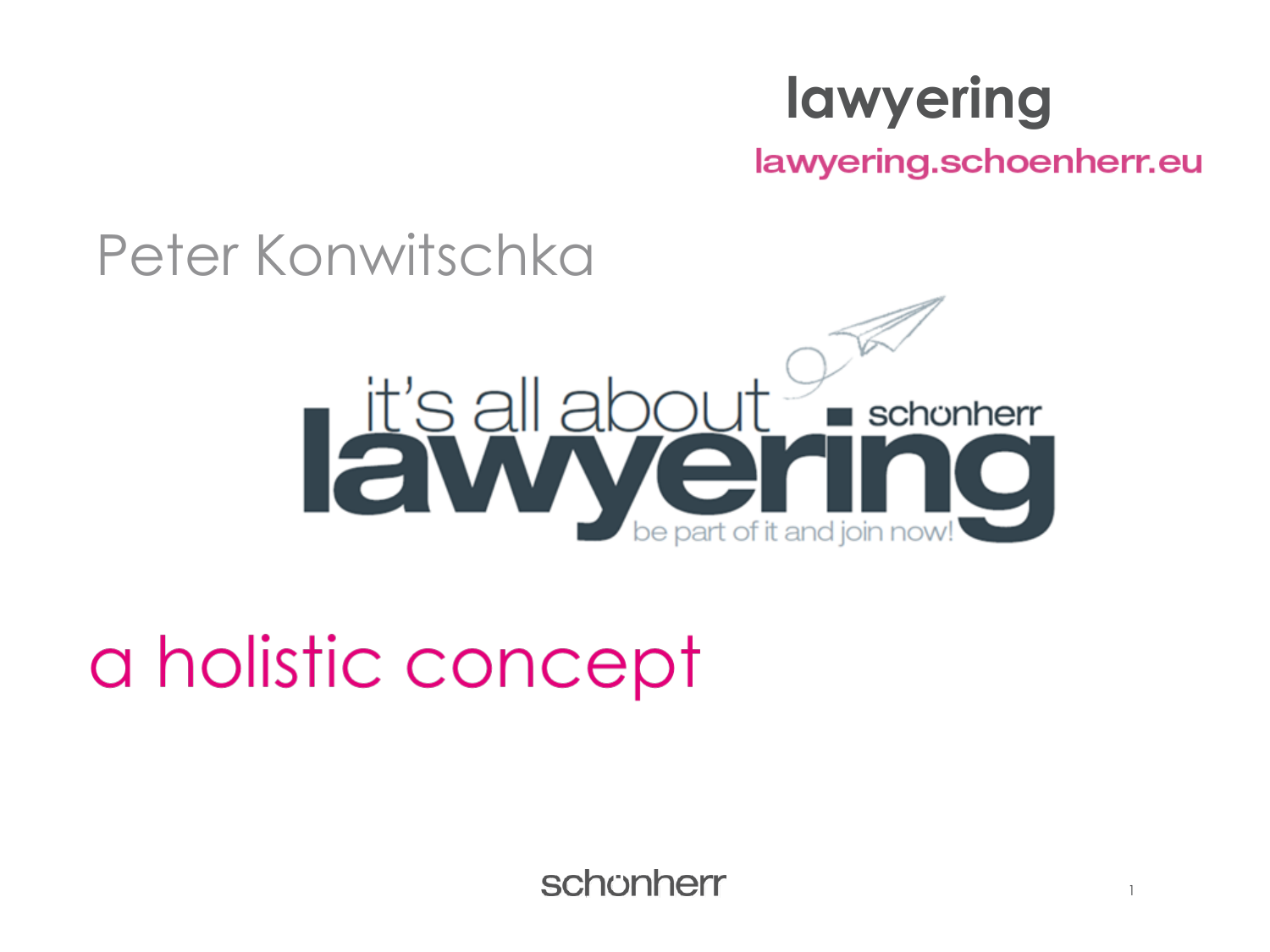

# Welcome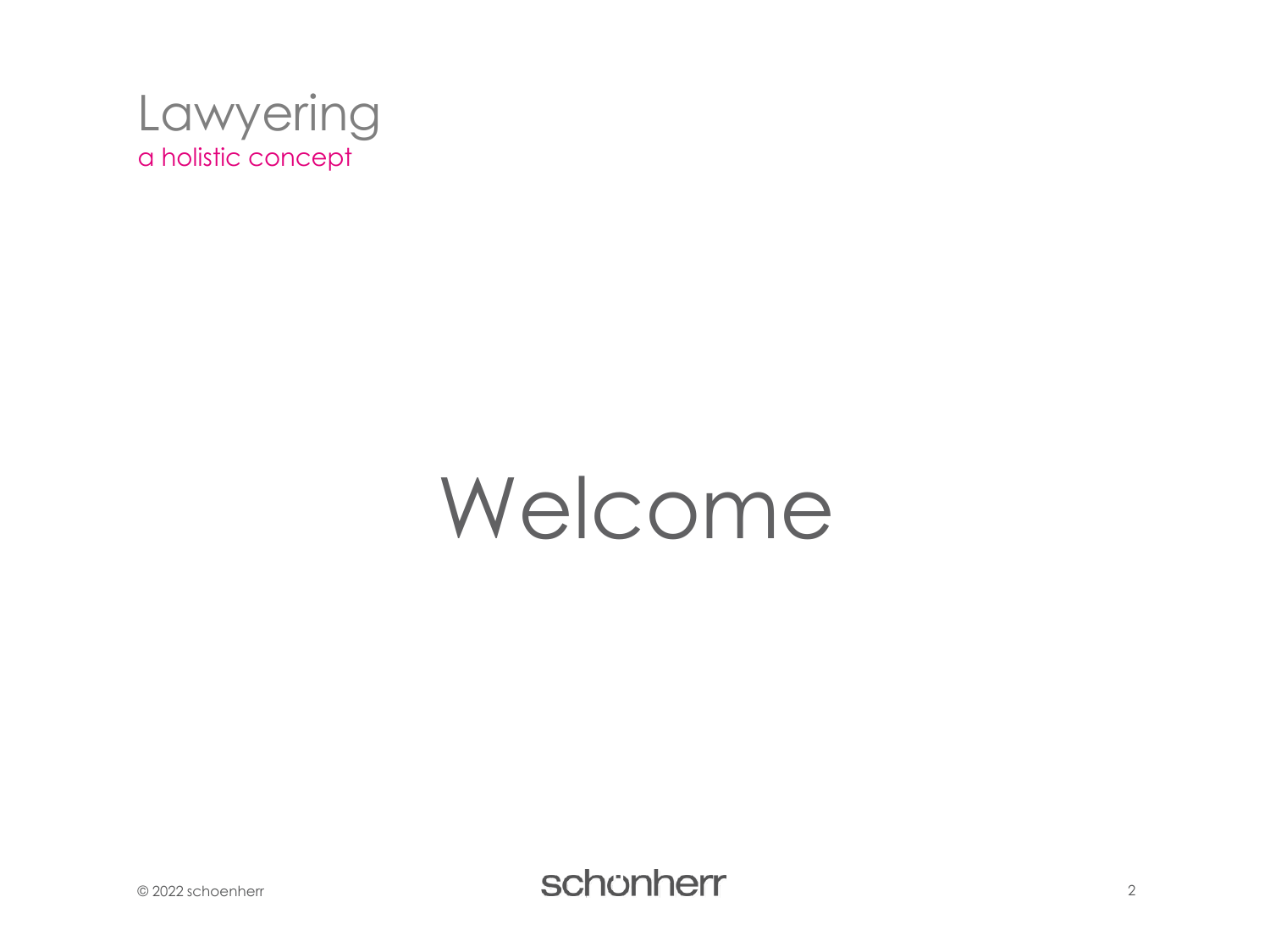



#### **Ronny Hein** ist Kommunikationstrainer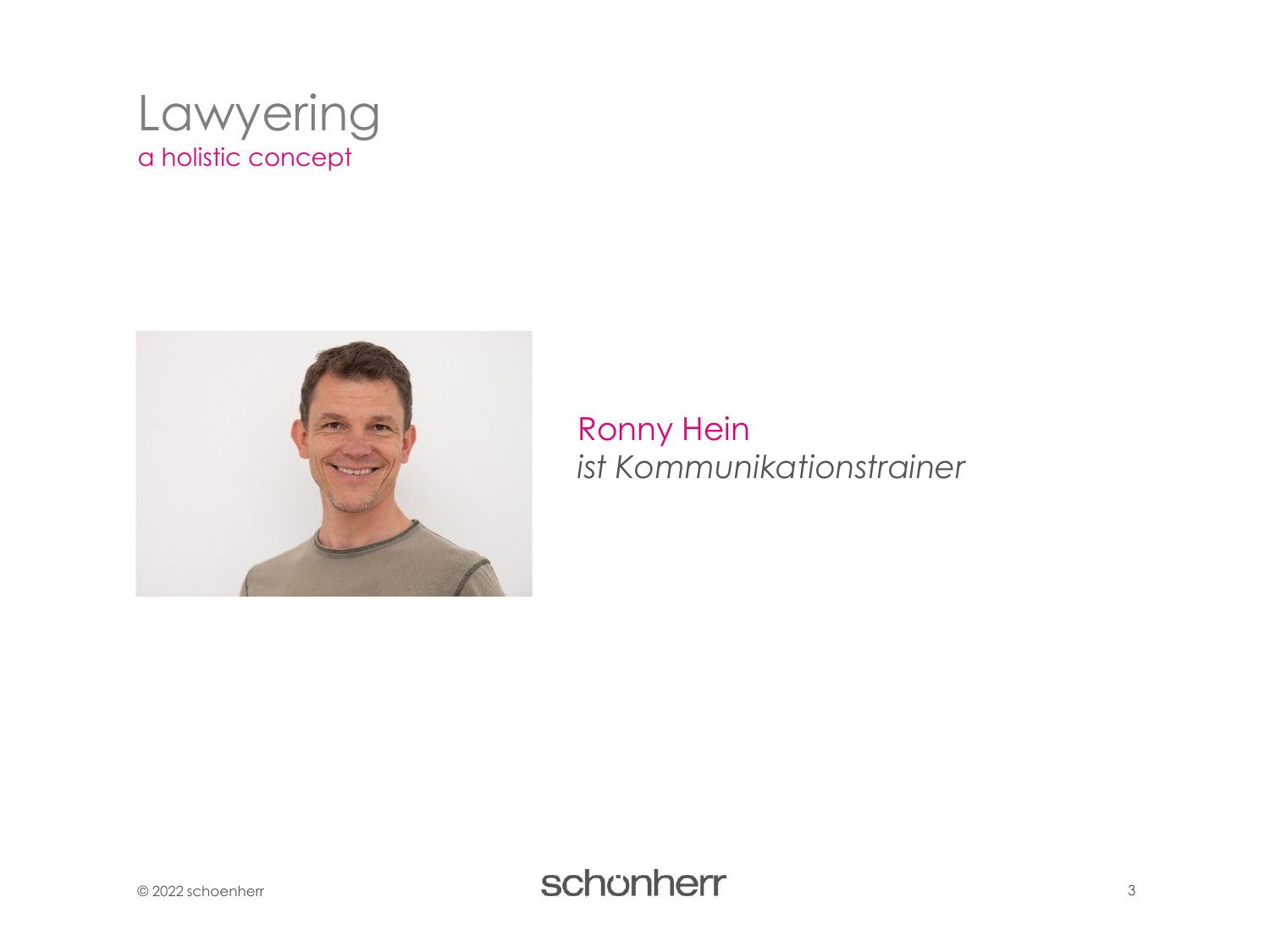

# Heute: präsentation und kommunikation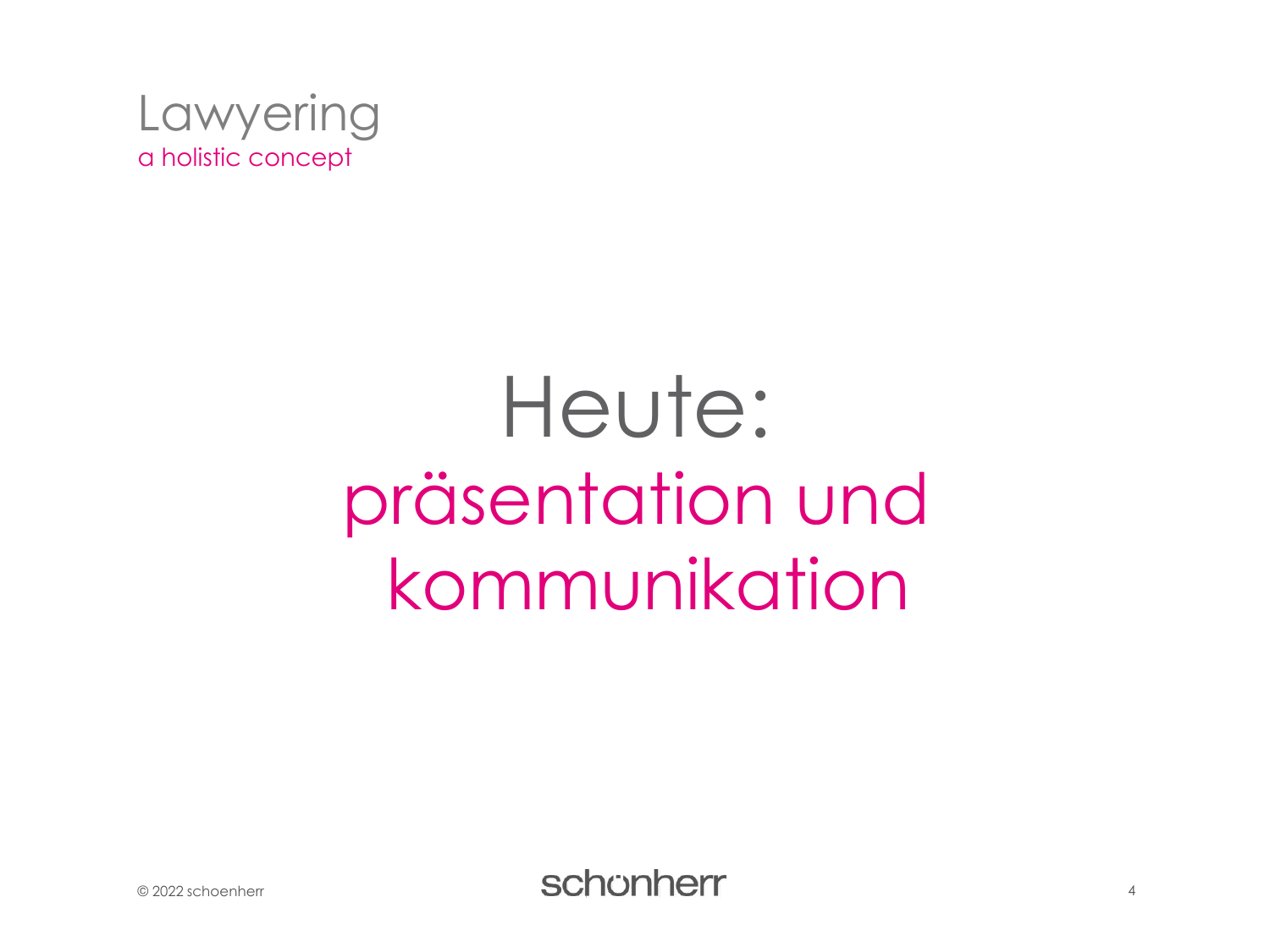

## Die ganze Wahrheit

"Jede Frau ist eine große Analytikerin vor dem Herrn. Ich hänge mich sogar noch ein wenig weiter aus dem Fenster und behaupte: Die wahre Waffe einer Frau ist ihr analytisches Geschick. Und so gehen wir vor: Jedes Wort, jede Geste von Euch speichern wir in unseren äußerst aufnahmefähigen Gehirnen ab."

schonherr

Zeller/Kratky<sub>s</sub>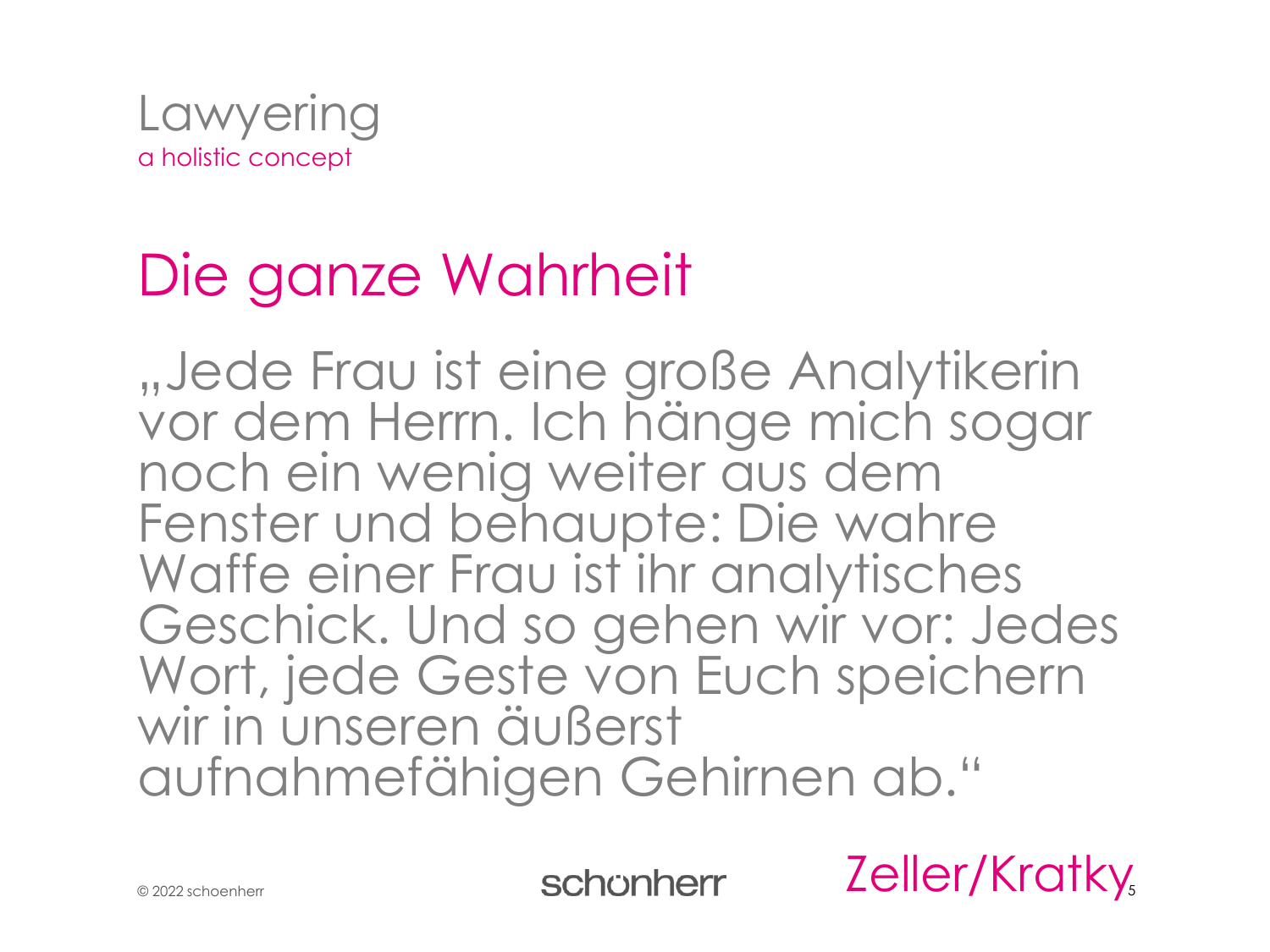

## Wirkungsfaktoren Jeder Redner wirkt automatisch über 3 Faktoren:

- zu 7% über das, was er sagt, also über den Inhalt seiner Rede
- zu 38% über Stimme und Sprechweise
- zu 55% über die äußeren Faktoren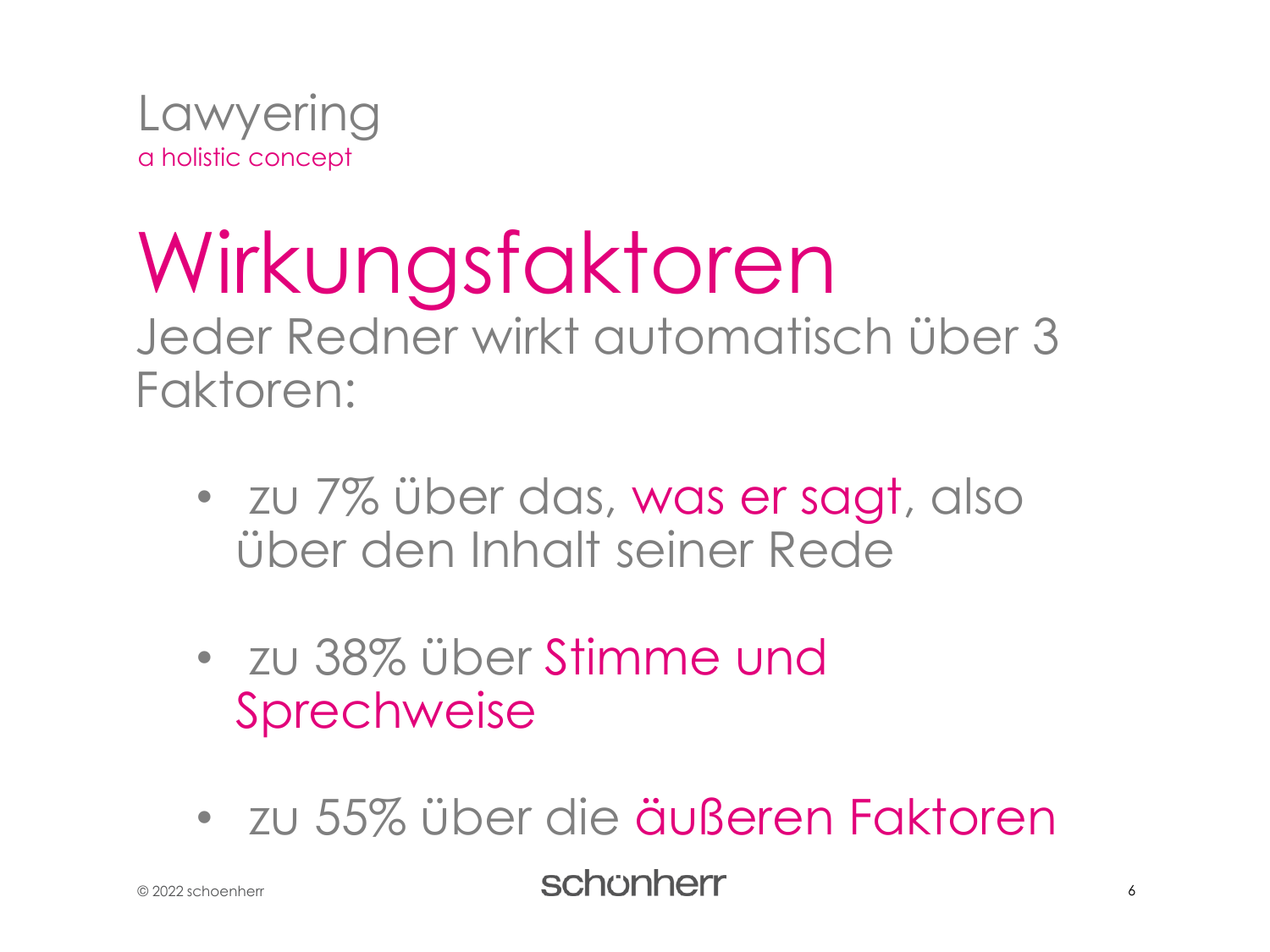



Ursachen und Folgen kognitiver Leichtigkeit

Quelle: Kahnemann, Schnelles Denken Langsames Denken, 82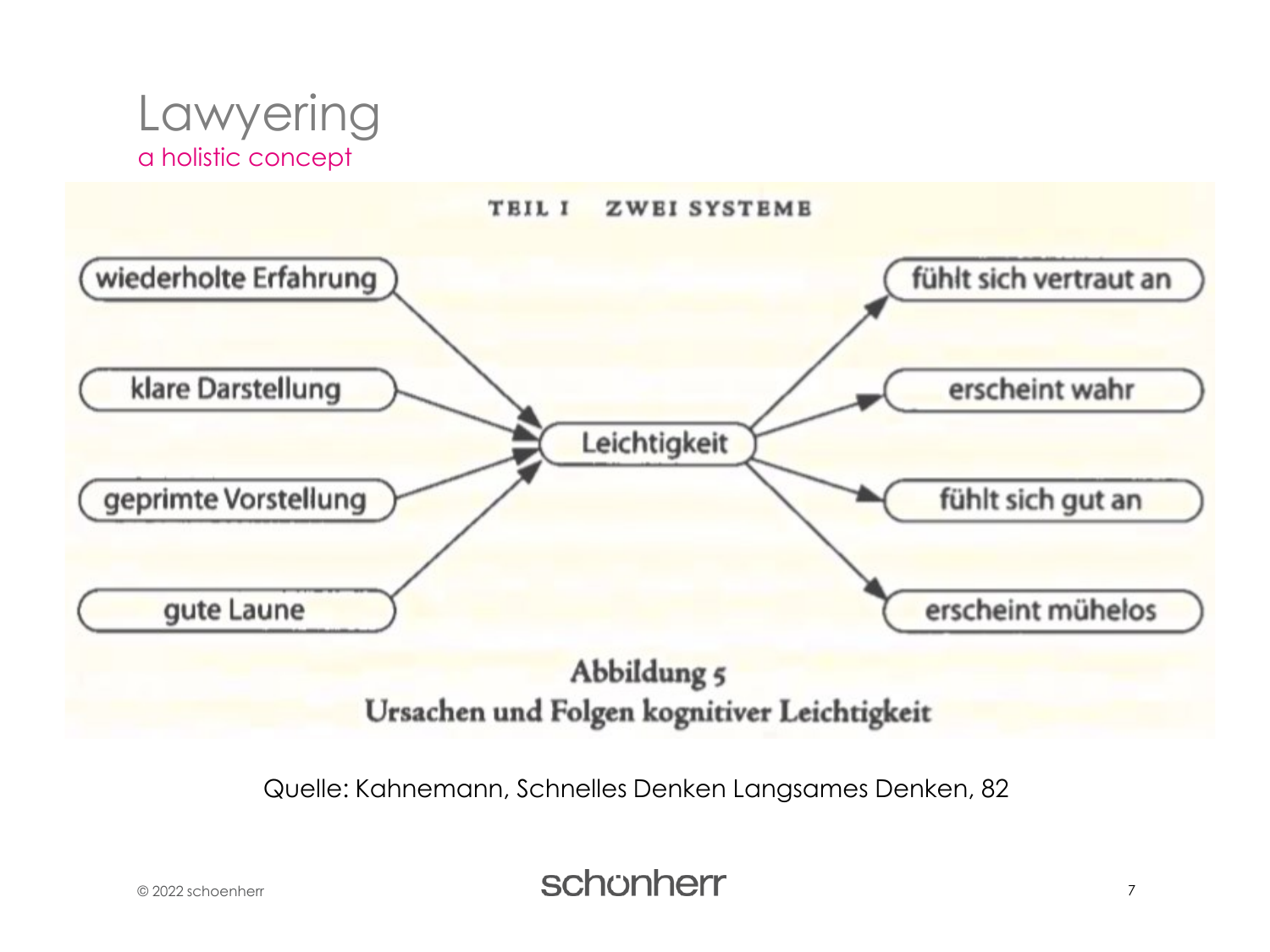

# Learn from the best?

## Six things to learn from Freddie

<https://www.youtube.com/watch?v=vbvyNnw8Qjg>

1. Stay hydrated 2. Engage your audience 3. Use vocal variety 4. Use the stage 5. Turn up the energy 6. Have fun

#### Mannerofspeaking.org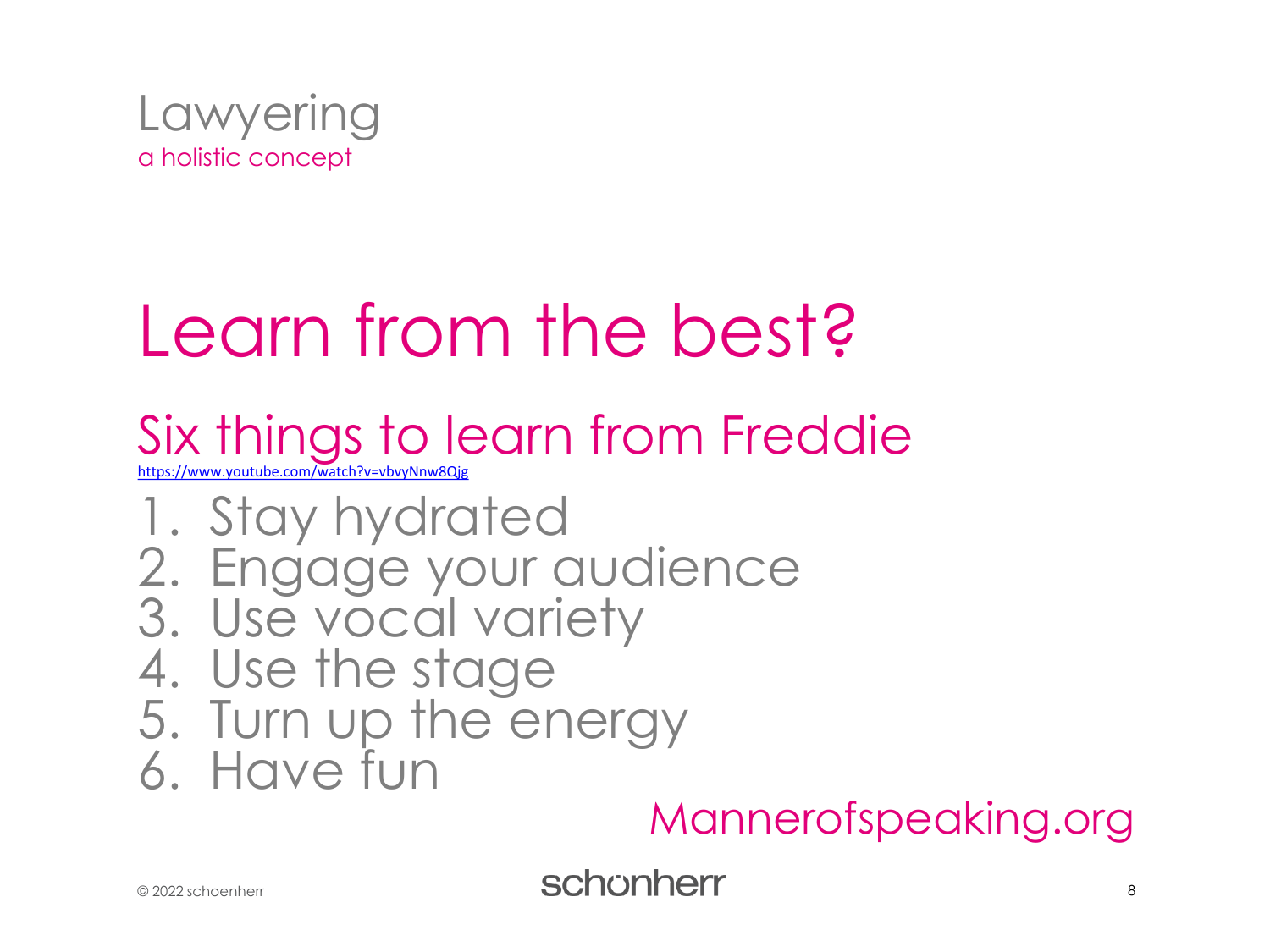

# Nervosität

"The human mind is a wonderful organ that starts working the moment you are born and never stops, until you get up to speak in public"

# Robert Graham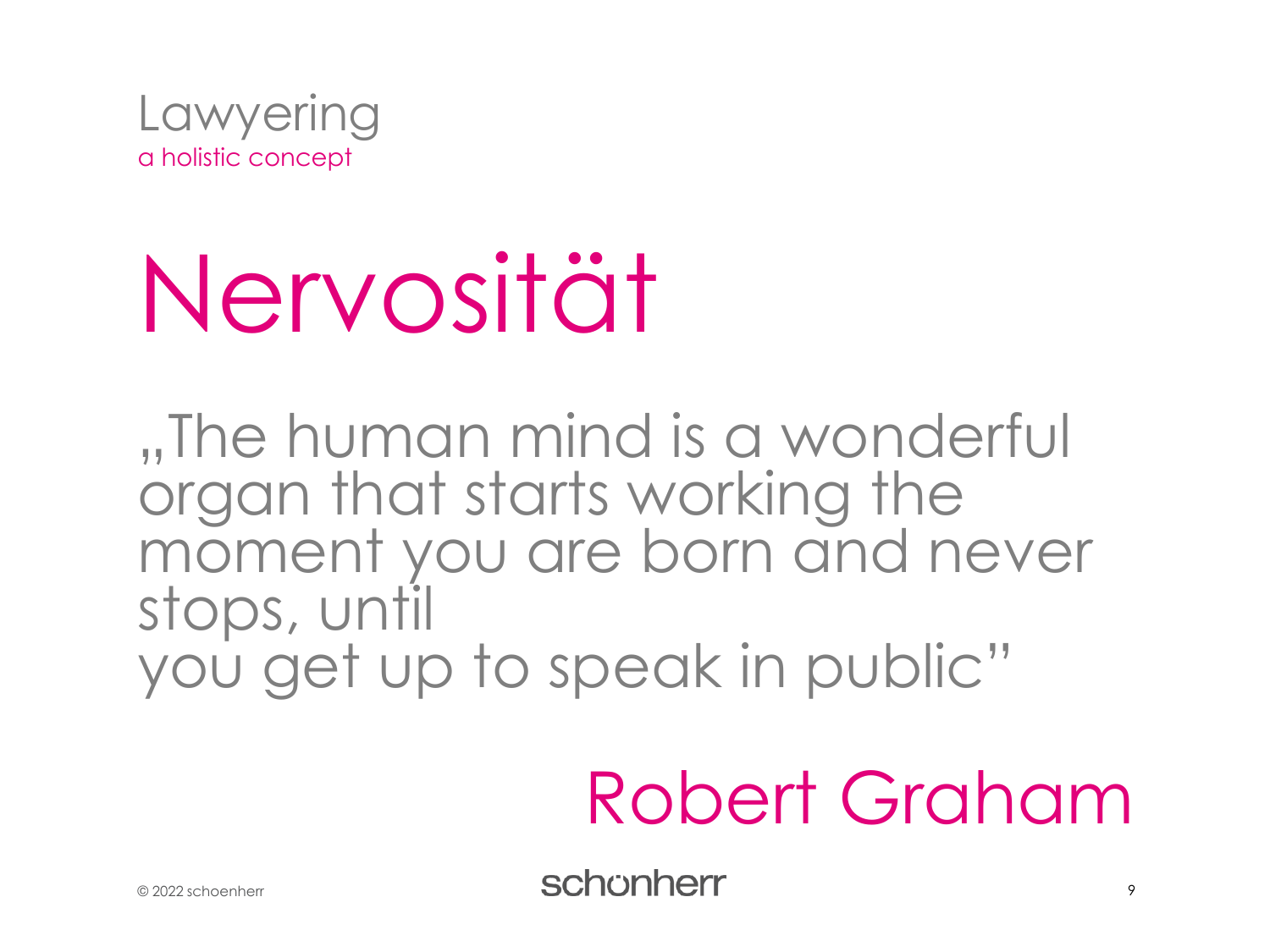

### Das Instrument Körper

Die obere Körperhälfte steht für  $\bullet$ Offenheit, Lebendigkeit, Kreativität....

Die untere Körperhälfte steht für  $\bullet$ Kompetenz, Souveränität, Erfahrung,....

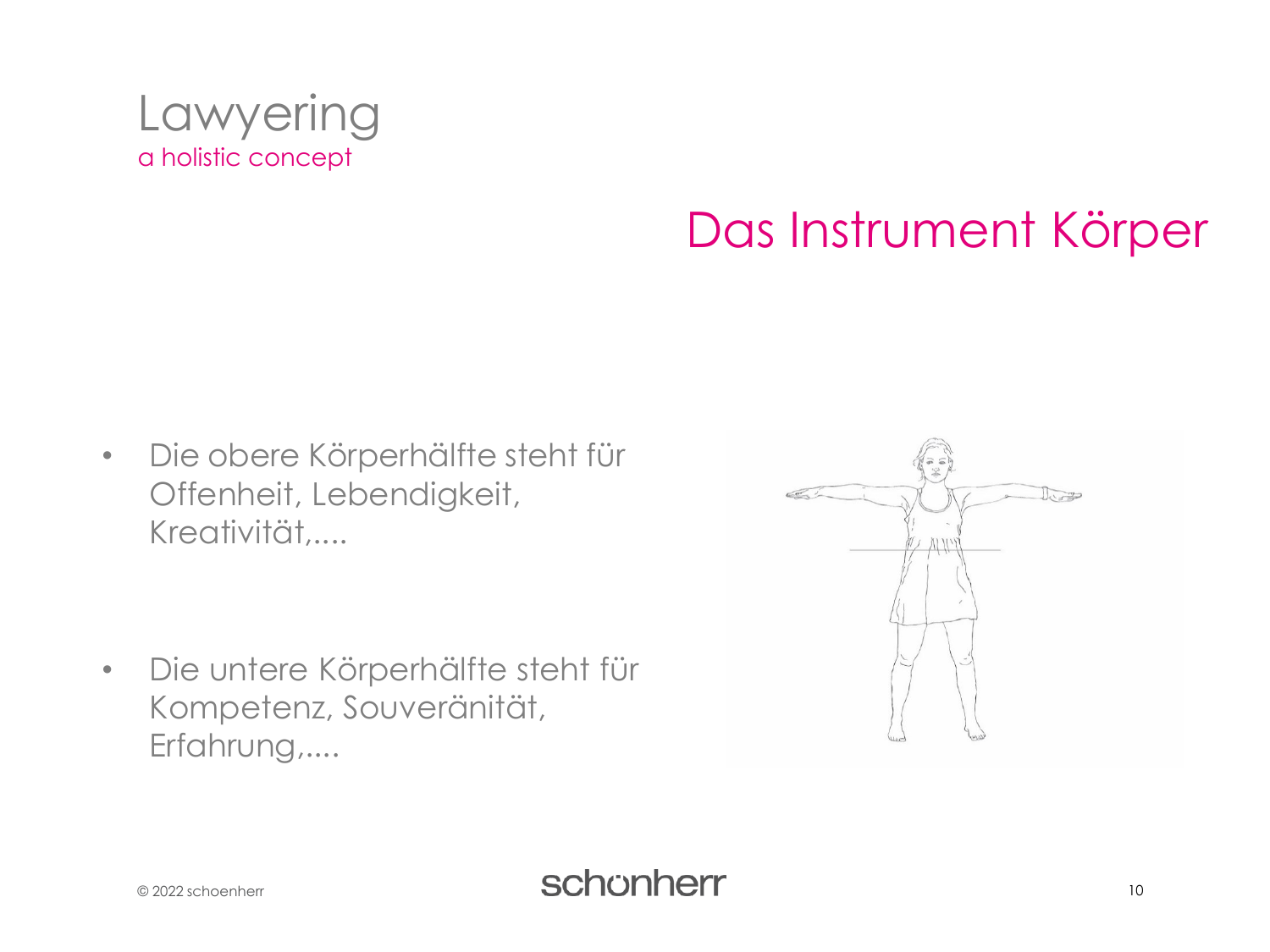

#### WECHSELWIRKUNG